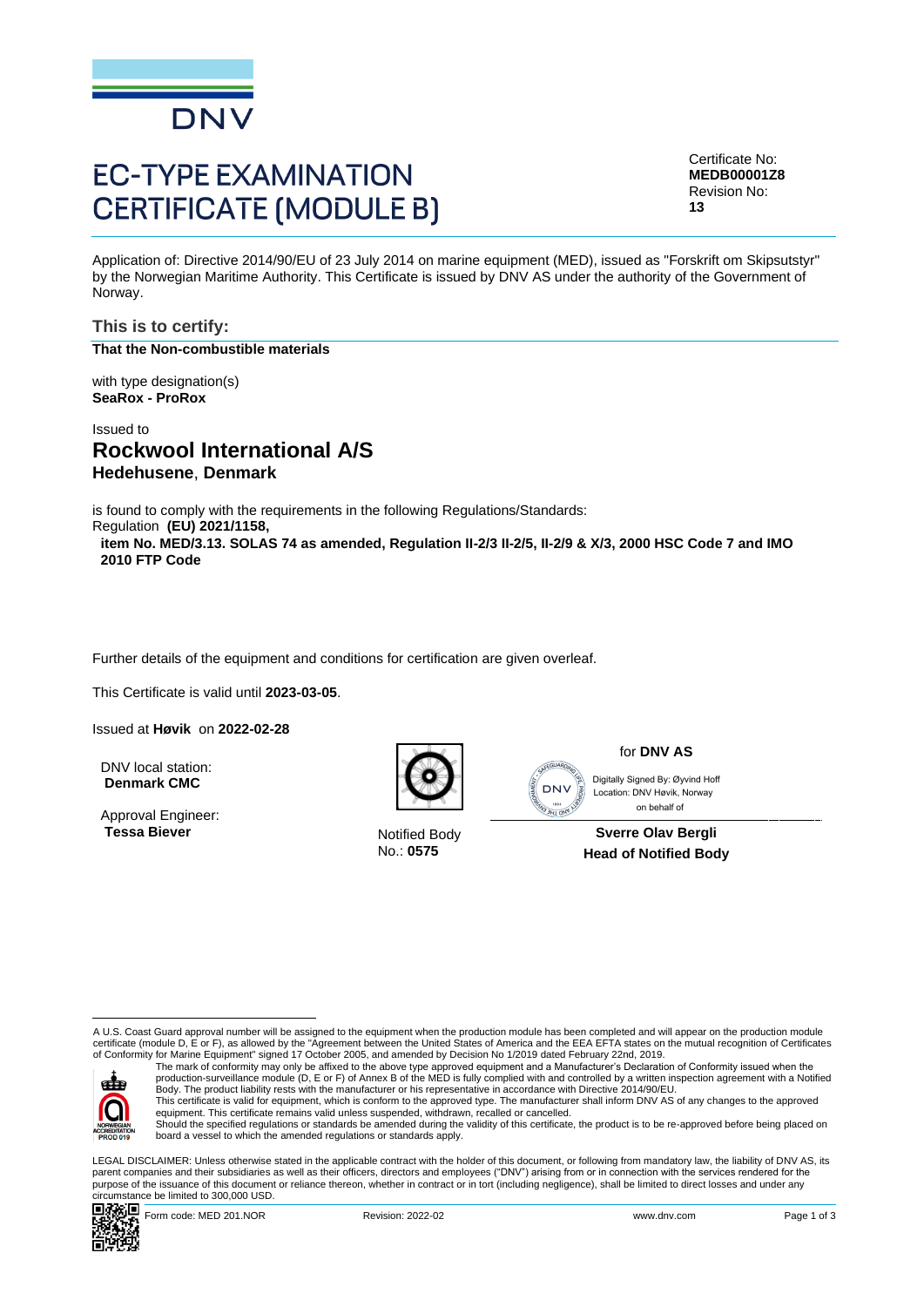

Certificate No: **ME**<br>Revision No: **13 Revision No:** 

Job Id: **344.1-004158-16**

#### **Product description** "SeaRox – ProRox"

Stone wool products in form of slabs, mats, wired mats, lamella mats and pipe sections.

For further information about trade names and approved densities see Appendix to this certificate.

#### **Application/Limitation**

The product may be used as an integrated part of approved fire resisting divisions only when tested as such.

Each product is to be supplied with its manual for installation and use.

#### **Type Examination documentation**

See appendix to this certificate.

#### **Tests carried out**

Tested according to IMO 2010 FTP Code part 1.

## **Marking of product**

The product or packing is to be marked with name and address of manufacturer, type designation, the MED Mark of Conformity and USCG approval number if applicable (see first page).